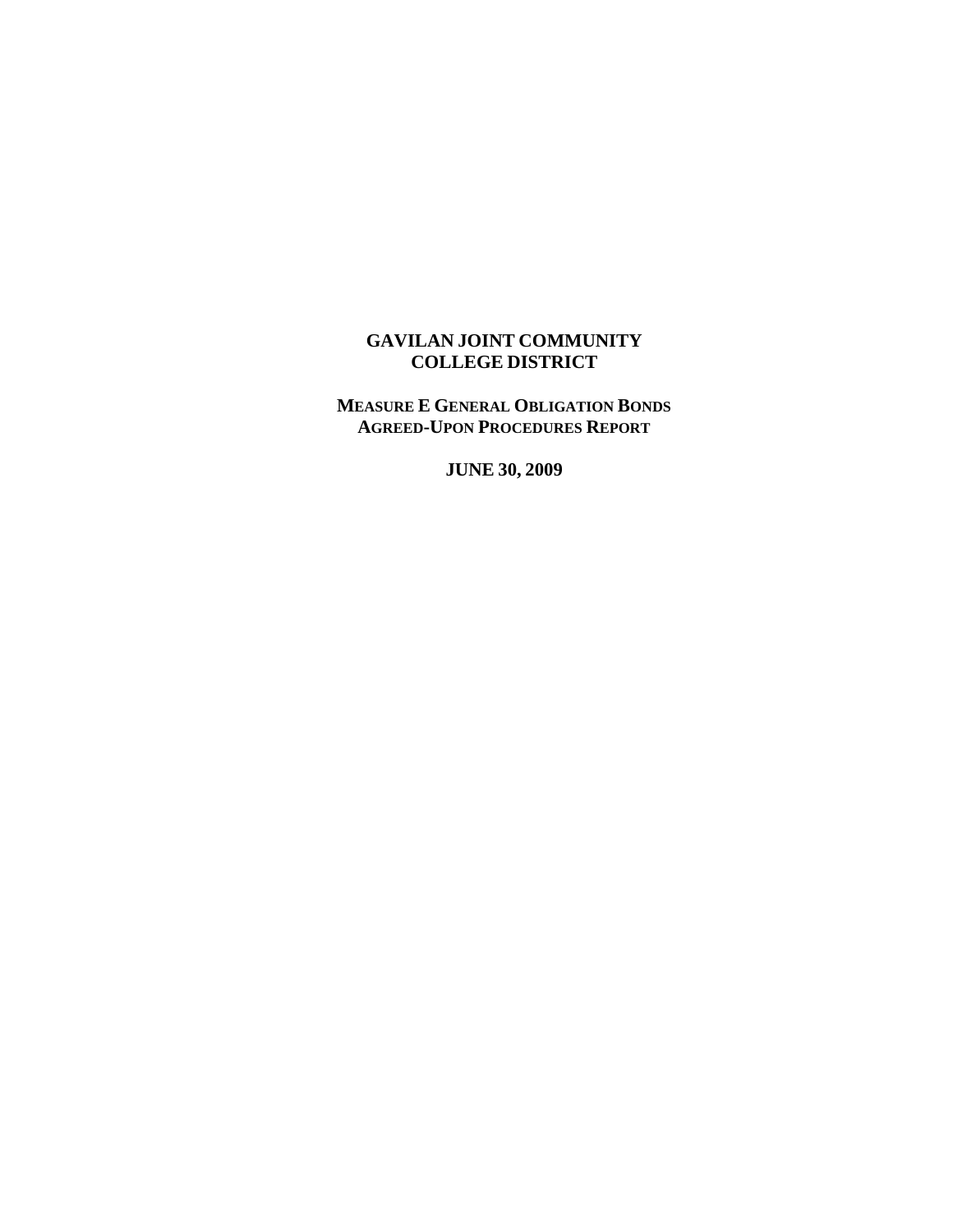



**VAVRINEK, TRINE, DAY** & COMPANY, LLP **Certified Public Accountants** 

#### **INDEPENDENT ACCOUNTANTS' REPORT ON APPLYING AGREED-UPON PROCEDURES**

Gavilan Joint Community College District Gilroy, California

We have performed the agreed-upon procedures, which were agreed to by the management of the Gavilan Joint Community College District, to review at least 25 percent of the total expenditures of 2004 Measure E General Obligation Bond funds for the period of July 1, 2008 to June 30, 2009, for the purpose of verifying if the use of the funds is within the scope of the published materials specifying the intended use of bond funds. We used election documents, District resolutions, and the project priority list as the guidance for the intended use of the funds. For any expenditures in question, we will recommend that the District obtain the opinion of legal counsel and we will inform the District as to the issues. Management is responsible for Gavilan Joint Community College District's compliance with election documents, district resolutions, and the project priority list. This engagement to perform agreed-upon procedures was performed in accordance with attestation standards established by the American Institute of Certified Public Accountants and meets the compliance requirements to perform an "audit" as outlined in Subparagraph (C) of paragraph (3) of subdivision (b) of section 1 of Article XIII A of the California Constitution which was enacted as a result of Proposition 39. The sufficiency of these procedures is solely the responsibility of those specified parties in this report. Consequently, we make no representation regarding the sufficiency of the procedures described below either for the purpose for which this report has been requested or for any other purpose.

#### **Financial Summary**

- 1. The general obligation bond funds were authorized at an election of the registered voters of the District held on March 2, 2004. The bonds were authorized at an issuance of \$108,000,000 principal amount for the purpose of constructing and modernization of school facilities and to refund certain lease obligations of the College. The first and second series of the bonds were issued in 2004 and sold in the amounts of \$29,170,000 and \$830,000. The third series of the bonds were issued in 2007 and sold in the amount of \$50,000,000. After providing for the required repayment reserves, payment of issuance costs, and funding the refunding bond escrow accounts, the net proceeds available for construction were \$76,828,166.
- 2. Total expenditures and contract commitments from July 1, 2008 through June 30, 2009, were \$38,075,473.
- 3. An analysis of expenditures is as follows:

| <b>EXPENDITURES FOR THE FISCAL YEAR 2009:</b> |              |
|-----------------------------------------------|--------------|
| Classified salaries                           | \$<br>42,724 |
| Employee benefits                             | 18,404       |
| Books and supplies                            | 15,151       |
| Services and operating expenditures           | 9,624,989    |
| Capital outlay                                | 28,374,205   |
| <b>Total Expenditures</b>                     | 38,075,473   |

6051 N. Fresno St., Suite 101 Fresno, CA 93710 Tel: 559.248.0871 Fax: 559.248.0875 www.vtdcpa.com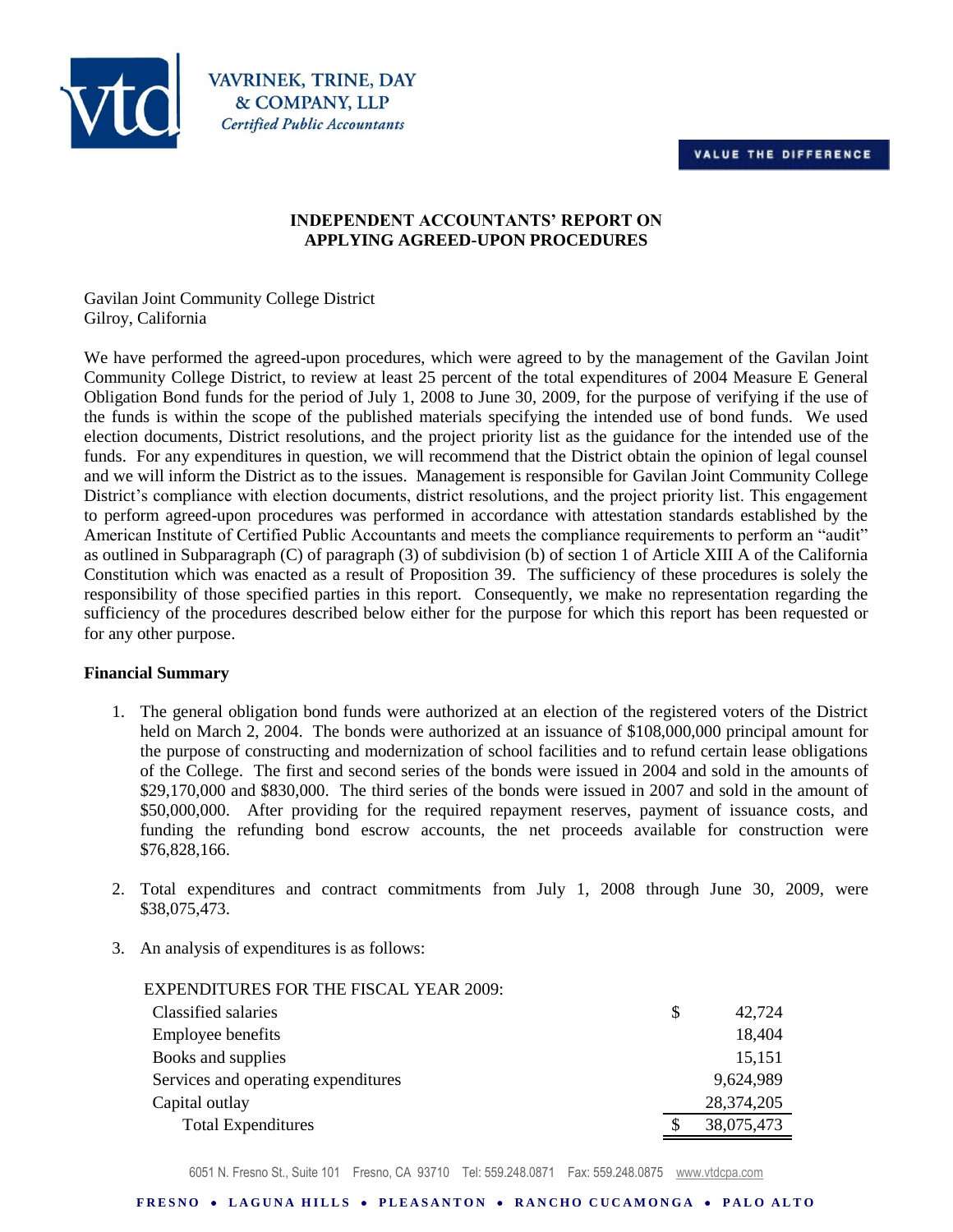# **INDEPENDENT ACCOUNTANTS' REPORT ON APPLYING AGREED-UPON PROCEDURES**

Page 2

4. Available unspent funds from the first and second bond series as of June 30, 2009 were:

| General obligation bond proceeds, Series A                    | \$<br>29,170,000 |
|---------------------------------------------------------------|------------------|
| General obligation bond proceeds, Series B                    | 830,000          |
| General obligation bond proceeds, Series C                    | 50,000,000       |
| Bond premiums (Series $A \& B$ )                              | 728,130          |
| Transfer from other funds                                     | 467,138          |
| Transfer to refunding bond escrow accounts                    | (3,625,796)      |
| Required deposit to bond sinking fund                         | (202, 485)       |
| Bond issuance costs                                           | (538, 821)       |
| Total bond financing sources and uses                         | 76,828,166       |
| Cumulative interest earned (net fair market value adjustment) | 4,490,617        |
| Cumulative State and local revenues                           | 588,067          |
| Less cumulative expenditures and commitments                  | (70, 650, 198)   |
| Amount available                                              | 11,256,652       |
|                                                               |                  |

#### **Agreed Upon Procedures Performed**

- 1. Verify that the expenditure of funds was accounted for separately in the accounting records to allow for accountability.
- 2. Select at least 25 percent of the expenditures and verify that the funds expended complied with the purpose that was specified to the registered voters of the District through election materials, district resolutions, and the project priority list that were distributed to the voters.
- 3. Select a sample of any payroll and/or benefit costs charged to the fund and ensure none were related to administrators' salaries as specifically disallowed in the bond language.
- 4. Verify that District's internal control procedures are operating according to District policies.
- 5. Verify that the State and District policies were followed in the awarding of bids and expenditure of the funds.

#### **Results of Procedures**

- 1. The general obligation bond fund expenditures were accounted for separately in the Bond Construction Fund (Fund 60) of the District.
- 2. Our review of the expenditures for the year ended June 30, 2009, did not reveal any items that were paid from the general obligation bond funds that did not comply with the purpose of the Bonds that were approved by the registered voters of the District on March 2, 2004. We did not request that management of the District obtain any legal opinions on expenditures for the year ended June 30, 2009. See supplemental information for list of expenditures reviewed.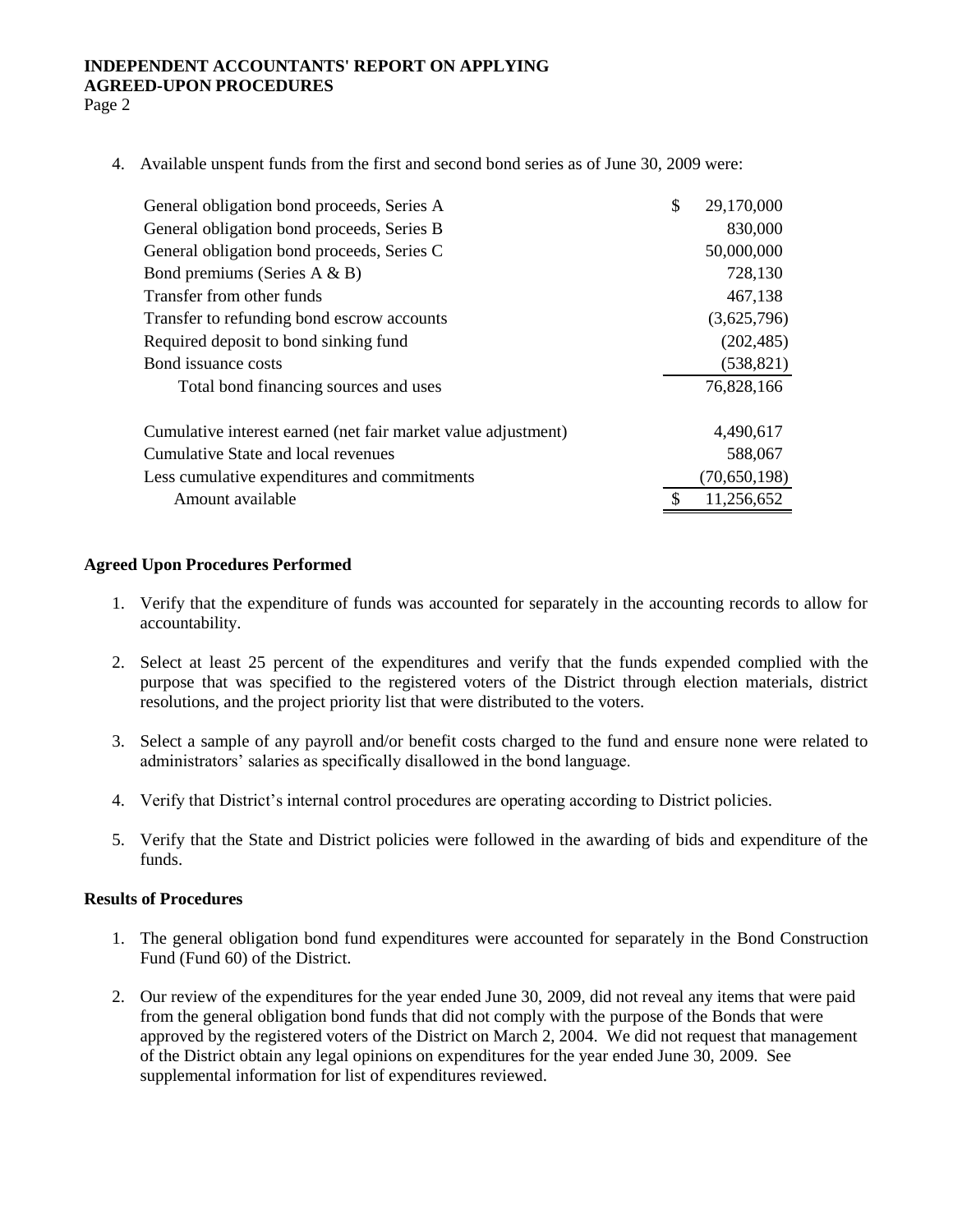## **INDEPENDENT ACCOUNTANTS' REPORT ON APPLYING AGREED-UPON PROCEDURES**

Page 3

- 3. The payroll and benefit charges were not related to administrators' salaries but rather allowable internal specific project oversight costs.
- 4. Our review of the internal control procedures followed on selected invoices revealed no exceptions to the internal control policies of the District.
- 5. Our review of the awarding of contracts and the disbursement of funds revealed no exceptions to the policies of the State and the District.

We were not engaged to and did not conduct an examination, the objective of which would be the expression of an opinion on compliance. Accordingly, we do not express such an opinion. Had we performed additional procedures, other matters might have come to our attention that would have been reported to you.

This report is intended solely for the information and use of the Gavilan Joint Community College District and is not intended to be and should not be used by anyone other than those specified parties.

Varmink, Trine, Day & CO, LAP

Fresno, California December 17, 2009